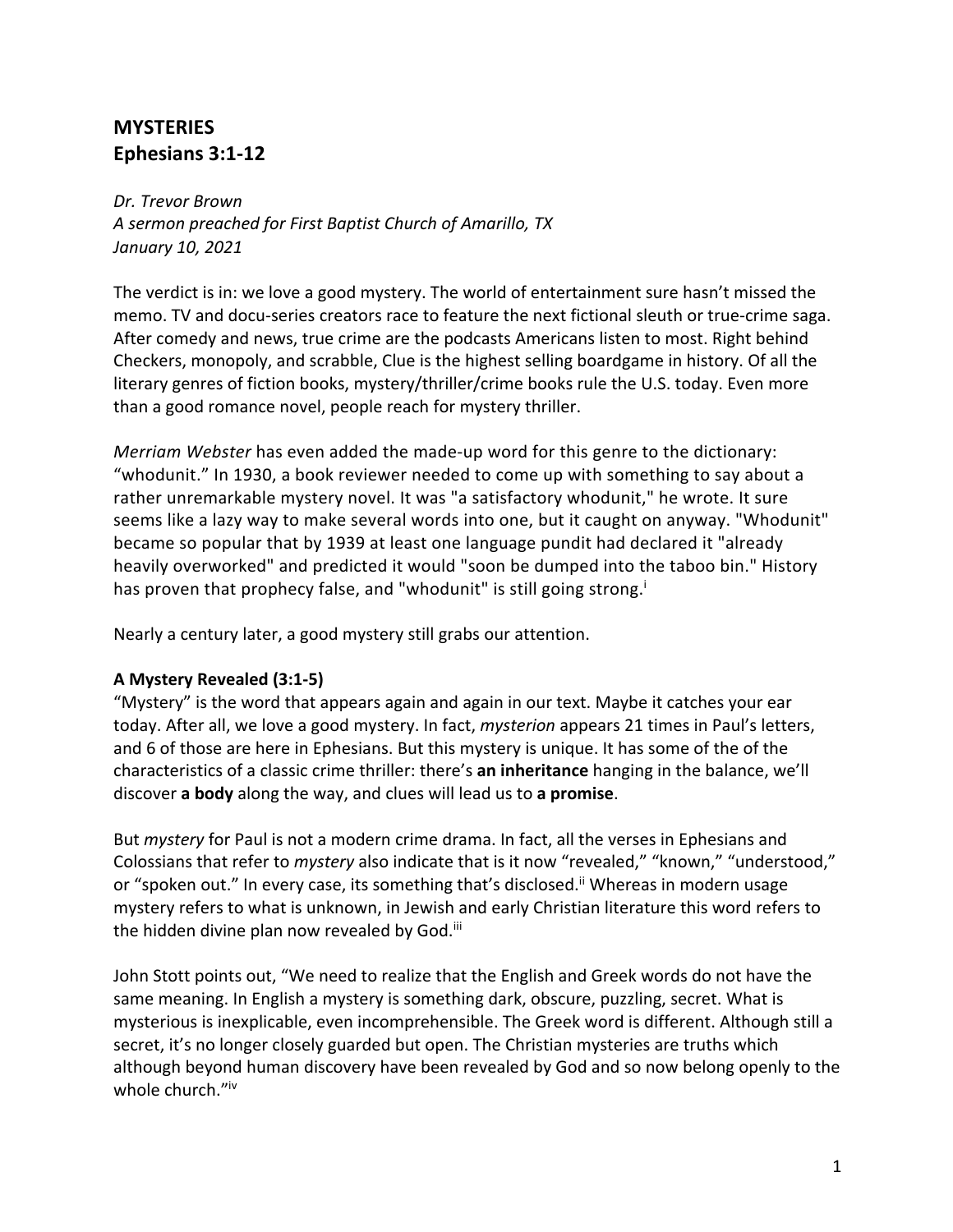This is a circular letter. It made its way around to Gentile churches in the region, teaching them and enriching them in their faith. In Ephesians 2, Paul had covered the depths of God's amazing grace which brings spiritual life to those who were once dead. All of this sends him launching into a prayer in chapter 3, but he interrupts that train of thought to recount his own role in what he calls the "stewardship of God's grace" (2) and the "administration of the mystery" (9).

*I was forwarded an email recently from a family member who works for a large firm. The information had been sent to him by a coworker. The email signature had her title just below the name: Knowledge Manager. That a new one for me. I wasn't sure if it was prestigious or one of these prestigious names given hype up a corporate role.* 

*I came across another of these job titles recently, a woman working for a Massachusetts tech company whose job title was Crayon Evangelist (graphic design manager). "Visual impact," she said. "My job is to spread the gospel of great design. I energize the company around building a single, powerful corporate image."*

Paul has his own unique role and title here. "Surely you have heard!" Paul says. I am steward and a manager of a mystery of all mysteries. My job is to manage this new knowledge. I'm here to energize this body around a single image. The *mysterion* which Paul writes about is not an unsolvable crime or an event beyond explanation.

Something that was once veiled has been unveiled. Something previously hidden has been revealed. As Theodoret says, "they did not see the whole picture but wrote down words about aspects of it." The Old Testament pointed to God's intention to encompass the nations within his saving plans, but to bring together all people, both Jew and non-Jew, into one new entity, to give equal status to all  $-$  this is a development that was completely hidden. $v$ 

To paraphrase Augustine, "In the Old the New is concealed, in the New the Old is revealed."

God has revealed the mystery. Not just any mystery, but the greatest mystery of all time. It has been hidden through the ages (9), but those who will look and listen to what Paul has been given will come to know this great mystery. In verse 4, Paul assures the readers, and us, that if they will hear him out, if they will read his letter (in this case publicly in worship), they will come to know the insight Paul has been gifted about the mystery "of Christ."

It's not that Paul is smart or has been a better sleuth than someone else. No, in his underserved grace, God has commissioned Paul for a role in his divine plan. As this plan is unveiled today, we discover we have a task too. Make no mistake. This is a plan which belongs to God. He is the true owner. But like a manager oversees all the tasks in a house, God has appointed Paul to carry it out. And, Paul adds, this is all for you. This is all for the Gentiles. He has received God's grace so that he might bring the message of salvation to Gentiles.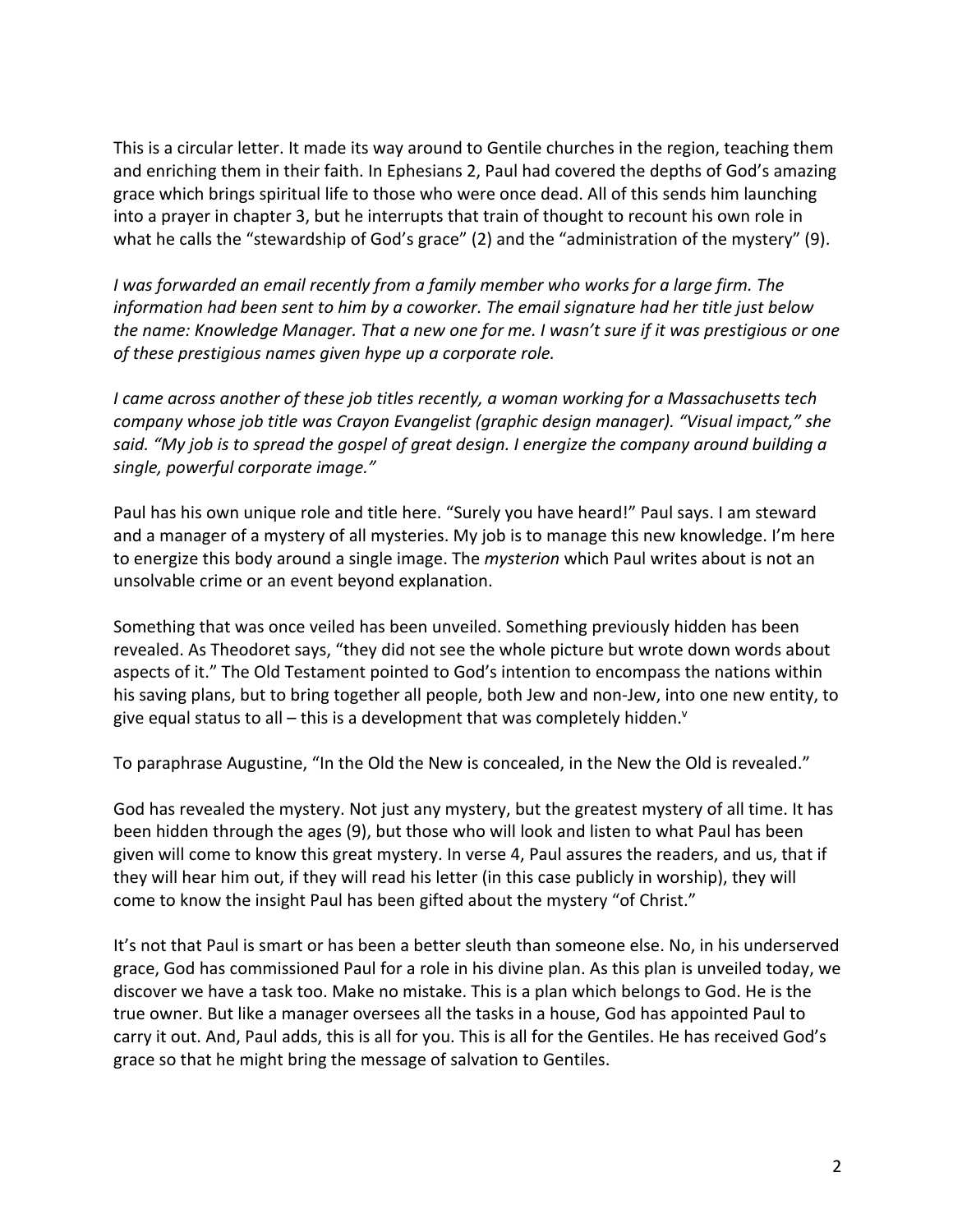## **Ephesians 3:6-7**

In verse 6, we learn the content of this mystery revealed by God:

**I. An inheritance** (fellow heirs, heir together with)

He is describing distinctly different people with the language of a joint inheritance. Paul envisions two people (or here, groups of people) who stand on equal footing in relation to an inheritance. As he writes in Romans 8:17: "Now if we are children, then we are heirs—heirs of God and co-heirs with Christ…" Whatever riches they envisioned God has in store for them would be equally given to others as well. Does that bother you, the text asks? Why would we ever treat God's endless grace and wisdom as a zero-sum game? As if someone's extra grace is less for me?

Even more than an equal share of an inheritance, Paul says there is a body.

**II. A body** (fellow members, members together)

Prior to this the word is found nowhere else. Some even hint that Paul coined the term himself. It means belonging to the same body. Literally, they are to be co-bodied. Things that were once of apart will be joined together by their shared faith in the risen Lord.

As William Klein points out: "What is it 'about or in Christ' that was formerly hidden and that God is now disclosing through Paul?... [It is] that 'in Christ' God has united Jews and Gentiles. Who could have come to the conclusion by the OT or surveying the history of God's people? Who would have surmised that God would create a new body based not on the covenants of the law of Israel but by allegiance to his crucified Son Jesus?"

Not only is there a shared inheritance and shared body, but they will share a promise as well.

**III. A promise** (fellow partakers, sharers together)

This language speaks of people who have a share together in some possession or relationship. Paul says Gentiles share with the Jews is the "promise in Christ Jesus through the gospel." We've heard this teaching so often that it doesn't startle us. It startled the Jewish world of Paul's day, though. Popular Jewish teachings about Israel's history and heritage excluded Gentiles. Jews called them dogs. Gentiles considered Jews stubborn and hateful.

Our English translations offer the same adjective to each of these words, reminding us that for each of these three new realities Paul has intentionally chosen "together" words. NASB: fellow heirs, fellows members, fellow partakers. NIV: heirs together, members together, sharers together. In Greek, its alliteration for all three words. "All three stress equivalence, equal footing, and identical status."<sup>vi</sup> The result of the mystery of the gospel is that all believers in Christ, whether Jew or Gentiles, share equal status in ways that transcend any former privileges, divisions, and boundaries.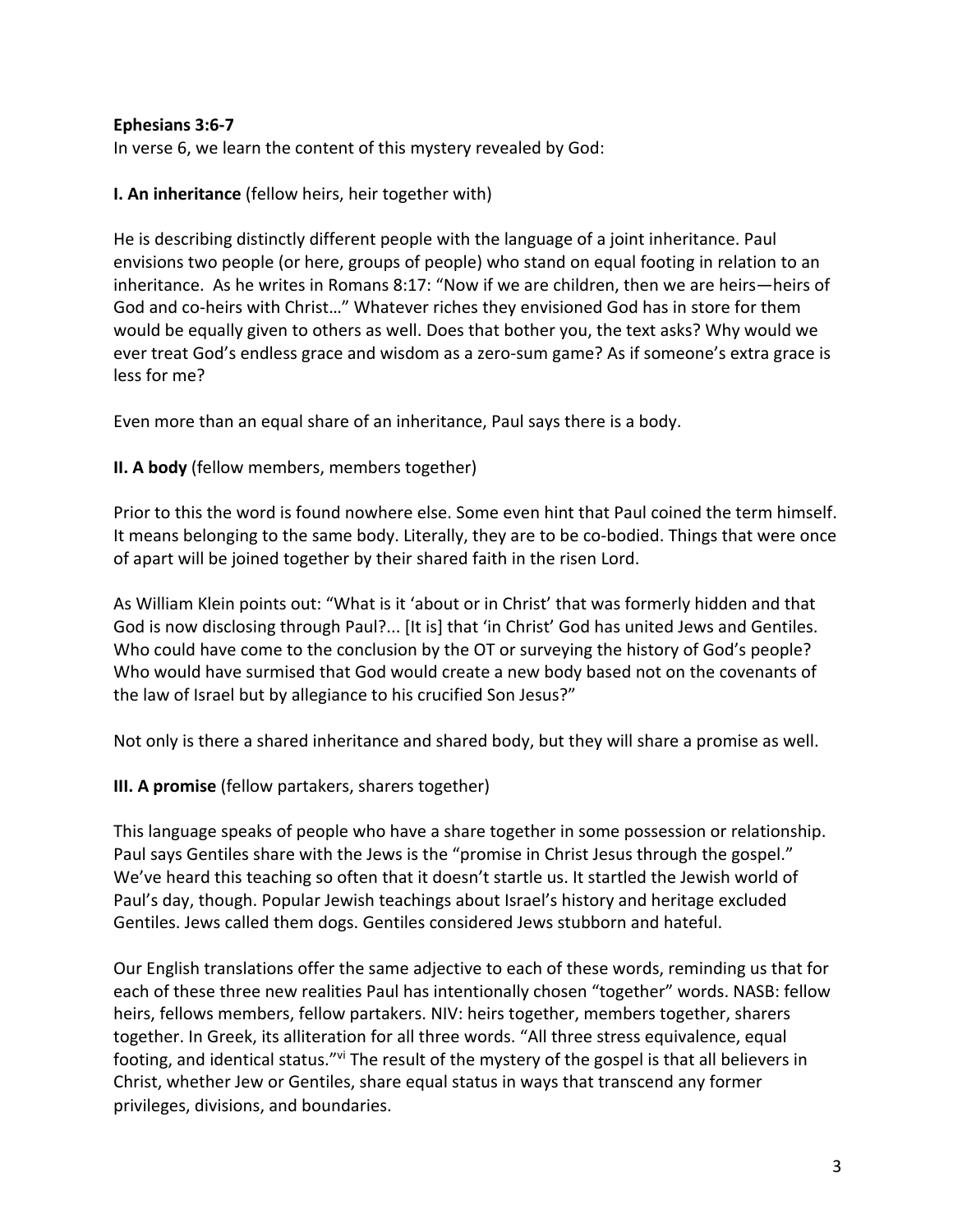Now, God's people exist as one corporate body – the body of Christ. God's grace brings Jew and Gentile together, creating one, new reconciled people – the church.

## **A Mystery Proclaimed (3:8-10)**

In a world in which one third of the human population identifies themselves as Christians, it is actually not all that wild to think that it could influence the world. However, consider the conviction required to preach and hear this message in Ephesus and the other house churches around first century Asia. At the time this vision is taking root, the church would hardly have measured as a blip on the radar, a non-relevant group in a demographic study.

Ephesians sees the church at the center of what God is doing! They dared to believe that their little assembly of faith in Jesus could have not just personal implications, not just social impact, but could make God's manifold wisdom known on a cosmic scale. They dared to believe that their existence was God's plan for the world. Even more, they were able to imagine that it was revealing God's wisdom to the forces that control the universe.<sup>vii</sup>

*The 1920s and 1930s are widely considered The Golden Age of detective fiction. It was the era of classic murder mystery novels, all of similar patterns and styles. Most of the authors were British: Agatha Christie, Dorothy L. Sayers, even GK Chesterton.*

*They shared common cliché's and conventions. The majority of novels of that era were "whodunits." Authors would mislead their readers, revealing in the end the least likely suspect convincingly as the villain. There were also certain casts of characters and certain settings. The rules of the game were codified in 1929 by Ronald Knox. According to Knox, a detective story:*

*"must have as its main interest the unravelling of a mystery; a mystery whose elements are clearly presented to the reader at an early stage in the proceedings, and whose nature is such as to arouse curiosity, a curiosity which is gratified (satisfied, relaxed) at the end."* The whole genre is built on the idea that a short story can capture your attention for a moment, hold your curiosity captive, resolve it all, and send you on your way.

For too many the mystery of the church has been exactly that: momentary curiosity, a fleeting interest, a story that meets a resolution in Jesus after which you can go on your way. But, conversion - salvation - is a beginning not an ending. It ought to take hold of you! **God's grace to us in Christ Jesus is both a gift and a task.viii**

Paul says that he has been commissioned to proclaim the unfathomable riches of Christ and to turn the lights on the mystery so that every ruler and power here and in heaven might be drawn to it, captivated by it. This is not just Paul's purpose. It is not just your purpose. This is our role (vs 11) in the eternal purposes of God "which He carried out in Christ Jesus our Lord."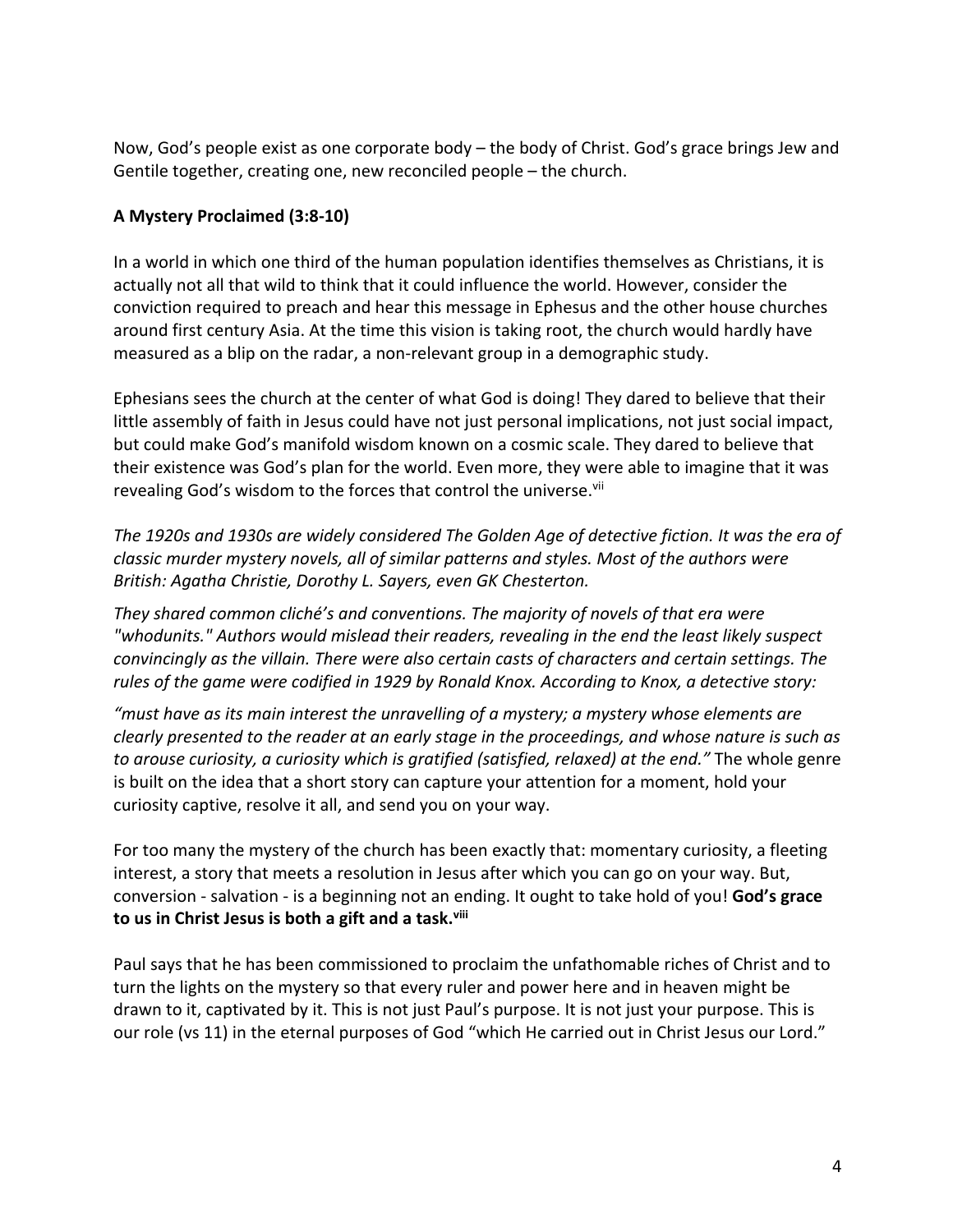In his book, *The Open Secret*, Leslie Newbigin says that: "The church lives in the midst of history as a *sign*, *instrument*, and *foretaste* of the reign of God."ix The kingdom of God is the "secret" that is now "open" as God reveals himself through the church he has sent into the world.

To paraphrase Newbigin: "The Greco-Roman world in which the New Testament was written was full of societies offering… a way of personal salvation through religious teaching and practice. There were several commonly used Greek words for such societies. At no time did the church use any of these names for itself. It was not, and could not be, a society offering personal salvation for those who cared to avail themselves of its teaching and practice. It was from the beginning a movement claiming the allegiance of all peoples, and it used for itself with almost total consistency the name "ecclesia" — the assembly of all citizens called to deal with the public affairs of the city.

The distinctive thing about this assembly was that it was called by a more august authority than the town clerk: it was the "ecclesia theou," the assembly called by God… The church could have escaped persecution by the Roman Empire if it had been content to be treated as a *cultus privatus*—one of the many forms of personal religion. But it was not. Its affirmation that "Jesus is Lord" implied a public, universal claim that was bound eventually to clash with the *cultus publicus* of the empire. The Christian mission is thus to act out in the whole life of the whole world the confession that Jesus is Lord of all." (*The Open Secret,* 16-17)

The church is the place where the mystery of the kingdom of God is made present here. *This* is the place where the mystery is made known so that all people, righteous and unrighteous, are enabled to take and share the love of God. *We are the place* where the glory of God actually abides among us so that the love of God is available to sin-burdened men and women.

In Newbigin's words, "I believe that the reign of God is present in the midst of sinful, weak, divided community, not through any power or goodness of its own, but because God has called and chosen this company of people to be bearers of his gift on behalf of all people." (*The Open Secret*, 54)

Does your world seem fractured by inequality?

*The church* is the community that proves and proclaims that we are heirs together in Christ. Does division seem to run rampant in your day?

*The church* is the body that shows the world the only power capable of holding us together. Is there confusion today about what's right and wrong, up and down?

*The church* is the new humanity that makes God's wisdom known to a wisdom-less people.

We are the place where the promise of Jesus is fulfilled: "I, when I am lifted up from the earth, will draw all men to myself." We are the place where the reign of God is present as love shared among the unlovely.